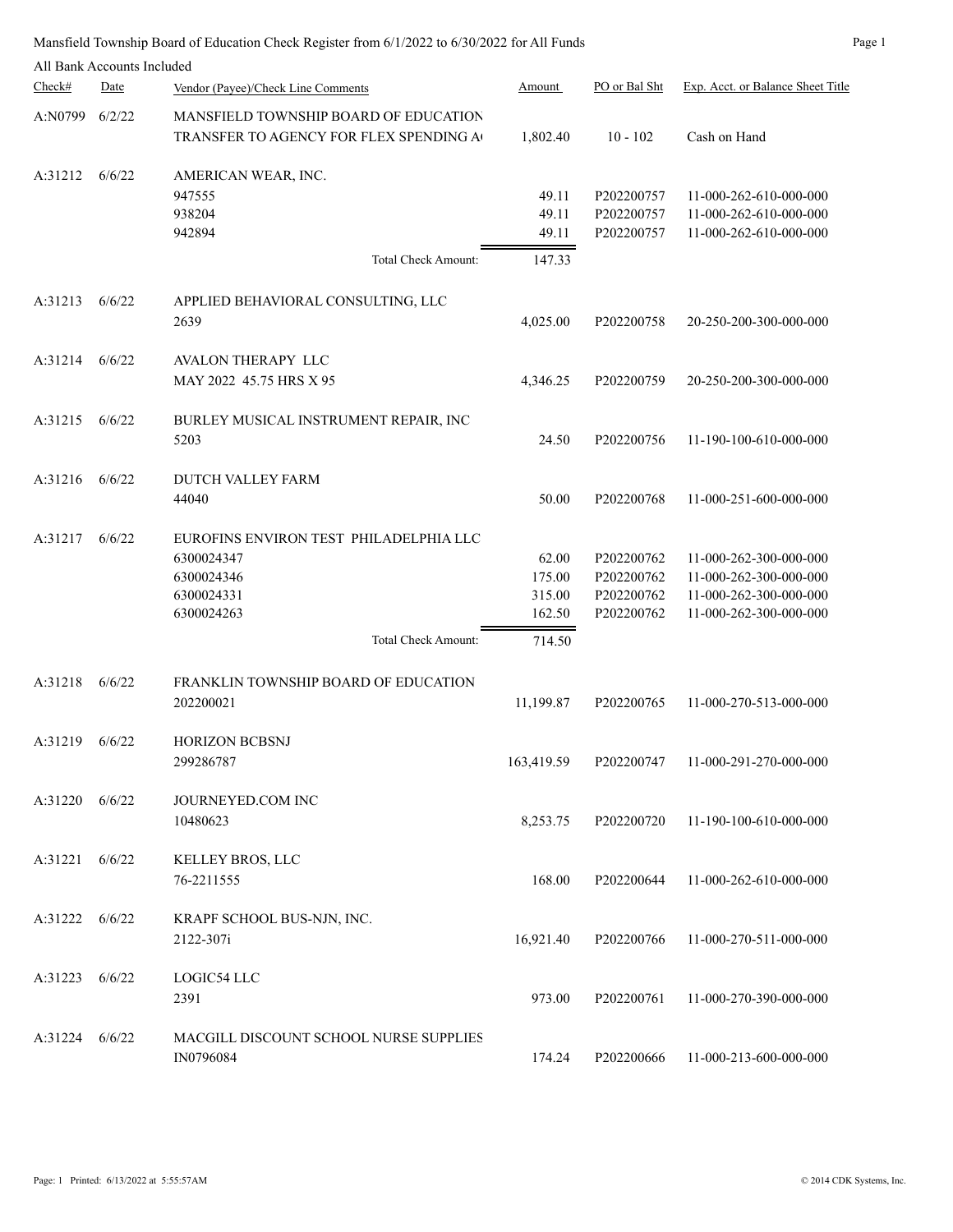|         | All Bank Accounts Included |                                                                                                                |                                    |                                        |                                                                            |
|---------|----------------------------|----------------------------------------------------------------------------------------------------------------|------------------------------------|----------------------------------------|----------------------------------------------------------------------------|
| Check#  | Date                       | Vendor (Payee)/Check Line Comments                                                                             | Amount                             | PO or Bal Sht                          | Exp. Acct. or Balance Sheet Title                                          |
| A:31225 | 6/6/22                     | NJ ADVANCE MEDIA<br>0010264914<br>0010264918<br>0010238142<br>Total Check Amount:                              | 12.34<br>26.91<br>(10.64)<br>28.61 | P202200767<br>P202200767<br>P202200767 | 11-000-230-590-000-000<br>11-000-230-590-000-000<br>11-000-230-590-000-000 |
|         |                            |                                                                                                                |                                    |                                        |                                                                            |
| A:31226 | 6/6/22                     | NJ ASBO <sup>*</sup><br>200013680                                                                              | 275.00                             | P202200645                             | 11-000-223-500-000-000                                                     |
| A:31227 | 6/6/22                     | NJ ASBO <sup>*</sup><br>200014245                                                                              | 275.00                             | P202200646                             | 11-000-223-500-000-000                                                     |
| A:31228 | 6/6/22                     | NJTESOL/NJBE, INC.<br>SC22-88                                                                                  | 299.00                             | P202200553                             | 20-241-200-500-000-000                                                     |
| A:31229 | 6/6/22                     | NJTESOL /NJBE, INC.<br>SC22-87                                                                                 | 299.00                             | P202200554                             | 20-241-200-500-000-000                                                     |
| A:31230 | 6/6/22                     | NCS PEARSON, INC<br>18119151                                                                                   | 160.50                             | P202200739                             | 11-000-219-600-000-000                                                     |
| A:31231 | 6/6/22                     | REPUBLIC SERVICES, INC #865<br>0865-002222048                                                                  | 579.91                             | P202200746                             | 11-000-262-420-000-000                                                     |
| A:31232 | 6/6/22                     | RONETCO SUPERMARKETS, INC*<br>5/25/22                                                                          | 69.16                              | P202200750                             | 11-000-213-600-000-000                                                     |
| A:31233 | 6/6/22                     | <b>MARY ROMAND</b><br>5/18/22, 5/24/22, 5/25/22 CONCERT                                                        | 300.00                             | P202200763                             | 11-190-100-610-000-000                                                     |
| A:31234 | 6/6/22                     | ROTO ROOTER SEWER & DRAIN<br>78689663                                                                          | 265.00                             | P202200755                             | 11-000-261-420-000-000                                                     |
| A:31235 | 6/6/22                     | SNYDER BUS SERVICES, INC.*<br>1183<br>APR 2022 SPEC ED TRANSPORTATION                                          | 28,010.82<br>6,834.72              | P202200754<br>P202200754               | 11-000-270-511-000-000<br>11-000-270-514-000-000                           |
|         |                            | <b>Total Check Amount:</b>                                                                                     | 34,845.54                          |                                        |                                                                            |
| A:31236 | 6/6/22                     | THE JDM GROUP<br>3243                                                                                          | 11,118.00                          | P202200760                             | 11-000-222-500-000-000                                                     |
| A:31237 | 6/6/22                     | <b>US POSTAL SERVICE</b><br>2 BOXES #292425 #10 WINDOW WAG ENVELOPE<br>2 BOXES #292425 #10 WINDOW WAG ENVELOPE | 662.10<br>662.10                   | P202200748<br>P202200748               | 11-000-251-600-000-000<br>60-400-100-610-000-000                           |
|         |                            | Total Check Amount:                                                                                            | 1,324.20                           |                                        |                                                                            |
| A:31238 | 6/6/22                     | <b>VERIZON WIRELESS</b><br>9907119493                                                                          | 199.34                             | P202200764                             | 11-000-230-530-000-000                                                     |
| A:31239 | 6/6/22                     | VIKING TERMITE AND PEST CONTROL, INC.*<br>120092172                                                            | 145.00                             | P202200753                             | 11-000-262-420-000-000                                                     |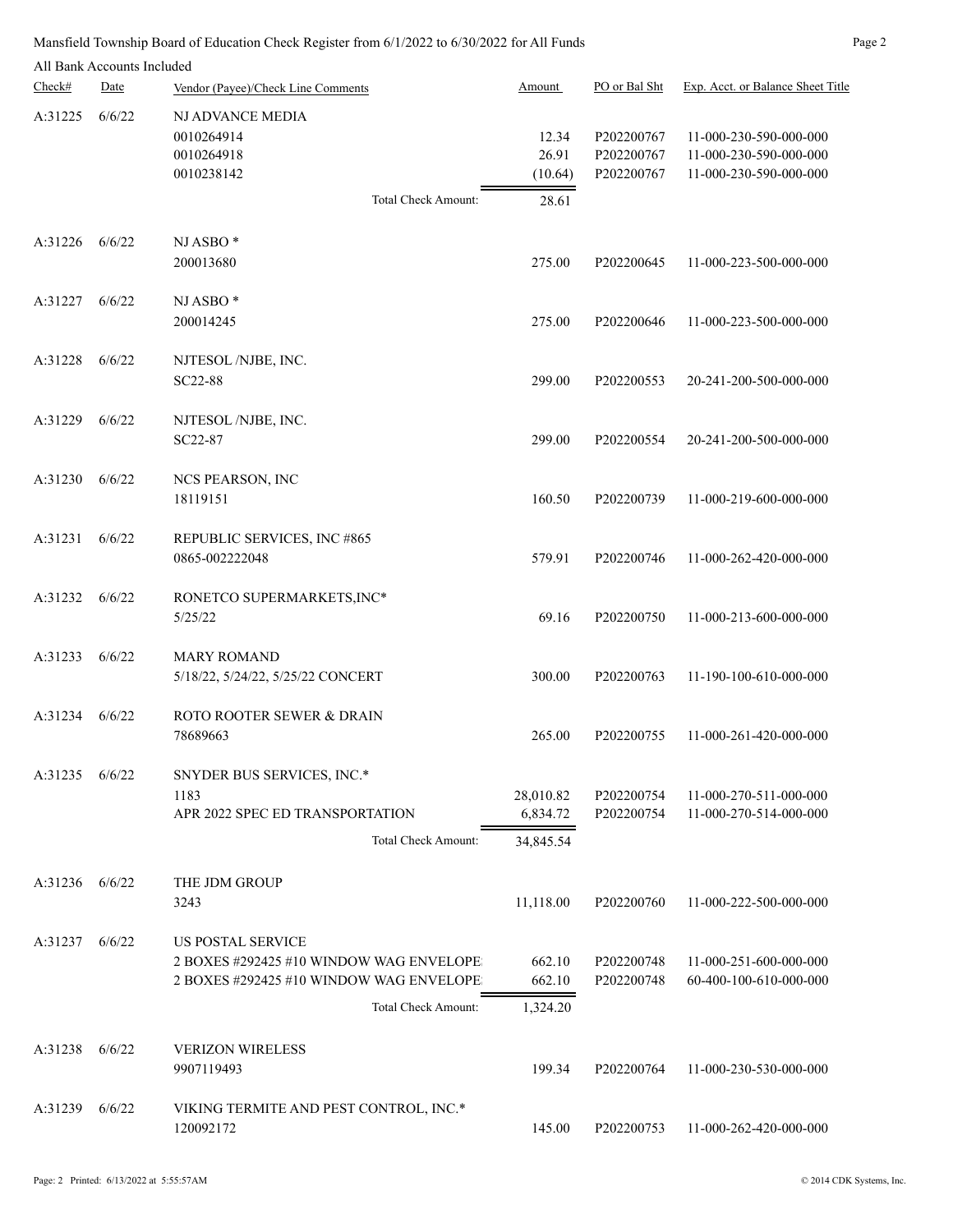|         | All Bank Accounts Included |                                                                                                     |                                   |                                        |                                                                            |
|---------|----------------------------|-----------------------------------------------------------------------------------------------------|-----------------------------------|----------------------------------------|----------------------------------------------------------------------------|
| Check#  | Date                       | Vendor (Payee)/Check Line Comments                                                                  | Amount                            | PO or Bal Sht                          | Exp. Acct. or Balance Sheet Title                                          |
| A:31240 | 6/6/22                     | <b>DIRECT ENERGY BUSINESS</b><br>221530049222730                                                    | 63.37                             | P202200770                             | 11-000-262-622-000-000                                                     |
| A:31241 | 6/6/22                     | W.W.GRAINGER, INC.*<br>9324522623                                                                   | 67.24                             | P202200772                             | 11-000-262-610-000-000                                                     |
| A:31242 | 6/6/22                     | JCP&L<br>5/3/22-5/31/22 29 DAYS                                                                     | 78.50                             | P202200773                             | 11-000-262-622-000-000                                                     |
| A:31243 | 6/6/22                     | JCP&L<br>5/3/22-5/31/22 29 DAYS                                                                     | 1,435.55                          | P202200774                             | 11-000-262-622-000-000                                                     |
| A:31244 | 6/6/22                     | PETTY CASH ACCOUNT<br><b>POSTAGE</b><br><b>POSTAGE</b><br><b>FUEL</b><br><b>Total Check Amount:</b> | 5.48<br>19.66<br>205.02<br>230.16 | P202200769<br>P202200769<br>P202200769 | 11-190-100-610-000-000<br>11-000-219-600-000-000<br>11-000-262-610-000-000 |
| A:31245 | 6/6/22                     | R & L DATA CENTERS, INC<br>106499                                                                   | 695.50                            | P202200771                             | 11-000-251-340-000-000                                                     |
| A:N0800 | 6/9/22                     | MANSFIELD TOWNSHIP BOARD OF EDUCATION<br>transfer to cafe                                           | 31,317.76                         | $10 - 402$                             | <b>INTERFUND A/P</b>                                                       |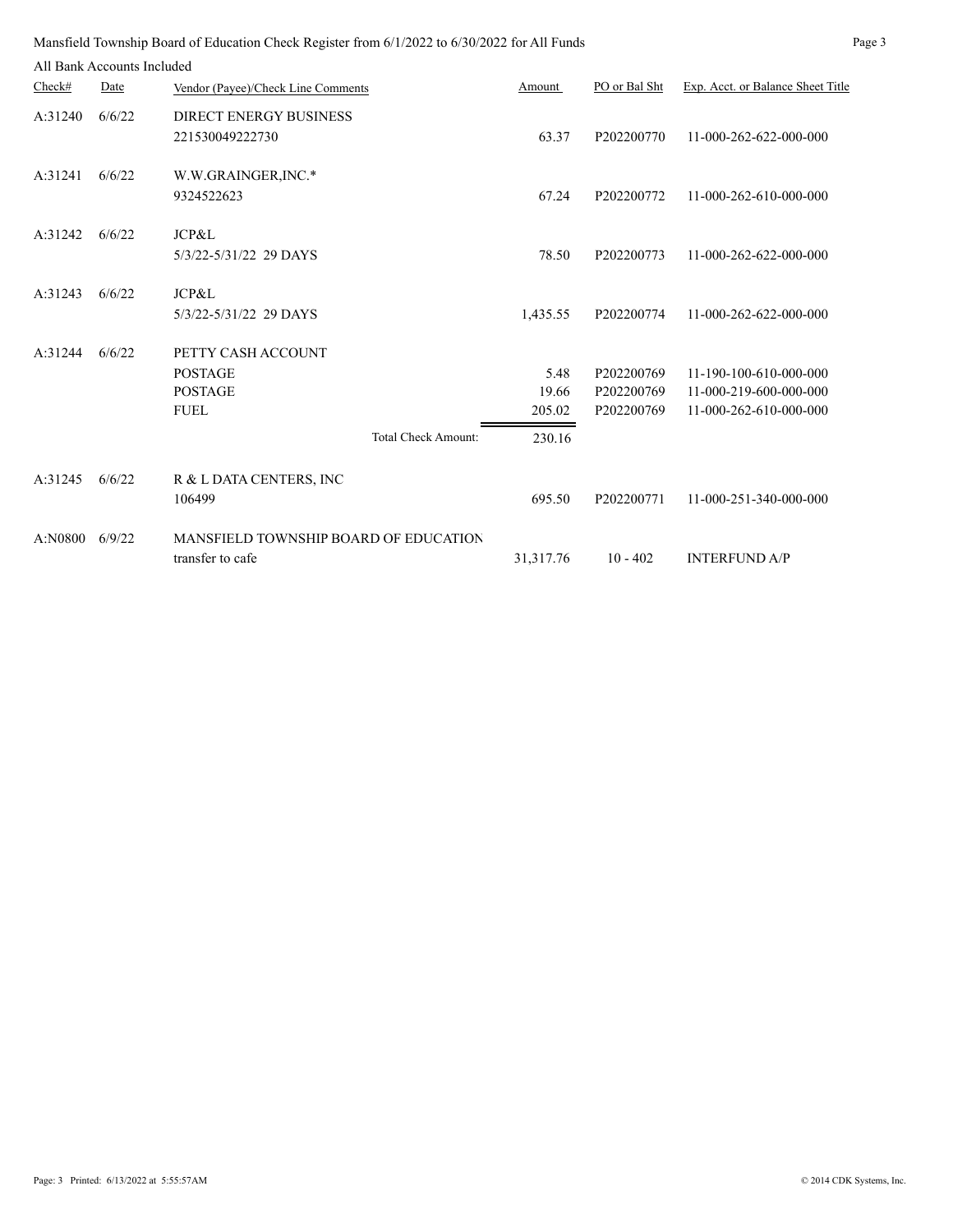## Mansfield Township Board of Education Check Register from 6/1/2022 to 6/30/2022 for All Funds Page 4

All Bank Accounts Included

| Check#  | Date    | Vendor (Payee)/Check Line Comments             | Amount     | PO or Bal Sht | Exp. Acct. or Balance Sheet Title                |
|---------|---------|------------------------------------------------|------------|---------------|--------------------------------------------------|
| A:N0615 | 6/15/22 | PAYROLL/AGENCY                                 |            |               |                                                  |
|         |         | <b>STATE A/R</b>                               | 20,350.39  | $10 - 141$    | <b>STATE A/R</b>                                 |
|         |         | PreSchool/Kind Sal                             | 22,732.06  | P202200020    | 11-110-100-101-000-000                           |
|         |         | PreSchool/Kind Sal                             | 420.00     | P202200020    | 11-110-100-101-000-000                           |
|         |         | 1-5 Teach Salaries                             | 113,967.16 | P202200020    | 11-120-100-101-000-000                           |
|         |         | 1-5 Teach Salaries                             | 1,470.00   | P202200020    | 11-120-100-101-000-000                           |
|         |         | 1-5 Teach Salaries                             | 52.50      | P202200020    | 11-120-100-101-000-000                           |
|         |         | 6-8 Teach Salaries                             | 22,535.19  | P202200020    | 11-130-100-101-000-000                           |
|         |         | 6-8 Teach Salaries                             | 157.50     | P202200020    | 11-130-100-101-000-000                           |
|         |         | 6-8 Teach Salaries                             | 52.50      | P202200020    | 11-130-100-101-000-000                           |
|         |         | LD Teach Sal                                   | 3,739.80   | P202200020    | 11-204-100-101-000-000                           |
|         |         | LD Aides Sal                                   | 3,264.85   | P202200020    | 11-204-100-106-000-000                           |
|         |         | LD Aides Sal                                   | 52.50      | P202200020    | 11-204-100-106-000-000                           |
|         |         | MD Teacher Salary                              | 2,895.05   | P202200020    | 11-212-100-101-000-000                           |
|         |         | MD Teacher Salary                              | 367.50     | P202200020    | 11-212-100-101-000-000                           |
|         |         | MD Aide Salary                                 | 3,451.12   | P202200020    | 11-212-100-106-000-000                           |
|         |         | MD Aide Salary                                 | 157.50     | P202200020    | 11-212-100-106-000-000                           |
|         |         | RR Teach Sal                                   | 41,841.36  | P202200020    | 11-213-100-101-000-000                           |
|         |         | RR Teach Sal                                   | 1,627.50   | P202200020    | 11-213-100-101-000-000                           |
|         |         | RR/Other salaries                              | 3,156.35   | P202200020    | 11-213-100-106-000-000                           |
|         |         | RR/Other salaries                              | 105.00     | P202200020    | 11-213-100-106-000-000                           |
|         |         |                                                |            | P202200020    |                                                  |
|         |         | <b>AUT Teach Salary</b>                        | 262.50     |               | 11-214-100-101-000-000<br>11-215-100-106-000-000 |
|         |         | PSH/PT Aide Sal<br>PSH/FT Teach Sal            | 434.12     | P202200020    |                                                  |
|         |         |                                                | 9,399.30   | P202200020    | 11-216-100-101-000-000                           |
|         |         | PSH/FT Aide Sal                                | 3,739.00   | P202200020    | 11-216-100-106-000-000                           |
|         |         | Bilingual/ESL T Sal<br>Attendance              | 8,197.00   | P202200020    | 11-240-100-101-000-000                           |
|         |         |                                                | 708.17     | P202200020    | 11-000-211-100-000-000                           |
|         |         | <b>Health Salaries</b>                         | 7,326.40   | P202200020    | 11-000-213-100-000-000                           |
|         |         | Speech/OT Salaries                             | 11,758.75  | P202200020    | 11-000-216-100-000-000                           |
|         |         | Guidance Salaries                              | 8,057.85   | P202200020    | 11-000-218-104-000-000                           |
|         |         | <b>CST Prof Salaries</b>                       | 19,398.65  | P202200020    | 11-000-219-104-000-000                           |
|         |         | CST Sec Salary                                 | 2,766.33   | P202200020    | 11-000-219-105-000-000                           |
|         |         | Oth Pro Staff/Curr Writers                     | 4,037.50   | P202200020    | 11-000-221-104-000-000                           |
|         |         | Lib/Media Salaries                             | 7,079.10   | P202200020    | 11-000-222-100-000-000                           |
|         |         | CSA/Admin Ast                                  | 11,874.62  | P202200020    | 11-000-230-100-000-000                           |
|         |         | Principal Salary                               | 5,081.96   | P202200020    | 11-000-240-103-000-000                           |
|         |         | Prin Sec/Lemp                                  | 3,646.25   | P202200020    | 11-000-240-105-000-000                           |
|         |         | Salaries                                       | 7,790.93   | P202200020    | 11-000-251-100-000-000                           |
|         |         | Cust Sal/Subs                                  | 10,775.75  | P202200020    | 11-000-262-100-000-000                           |
|         |         | Cust Sal/Subs                                  | 288.75     | P202200020    | 11-000-262-100-000-000                           |
|         |         | Non-Instructional Aides                        | 2,000.00   | P202200020    | 11-000-262-107-000-000                           |
|         |         | Sal for Pupil Trans (Bet Home                  | 83.31      | P202200020    | 11-000-270-160-000-000                           |
|         |         | Social Security Contrib                        | 6,360.86   | P202200020    | 11-000-291-220-000-000                           |
|         |         | TPAF FICA                                      | 5,691.10   | P202200020    | 11-000-291-232-000-000                           |
|         |         | <b>Board Shared DCRP</b>                       | 41.88      | P202200020    | 11-000-291-242-000-000                           |
|         |         | <b>Health Benefits</b>                         | 80,764.77  | P202200020    | 11-000-291-270-000-000                           |
|         |         | Oth Emp Bene/\$125 Ret                         | 10.33      | P202200020    | 11-000-291-290-000-000                           |
|         |         | Oth Emp Bene/\$125 Ret                         | 4.33       | P202200020    | 11-000-291-290-000-000                           |
|         |         | <b>IDEA Basic Aide</b>                         | 1,652.80   | P202200020    | 20-250-100-106-000-000                           |
|         |         | Instruction-Sal of Teacher                     | 925.00     | P202200020    | 20-483-100-101-000-000                           |
|         |         | Child Care Salaries                            | 8,542.50   | P202200020    | 60-400-100-100-000-000                           |
|         |         | Total Check Amount:                            | 471,095.64 |               |                                                  |
|         |         | The Grand Total of all Checks from Fund 10 is: | 53,470.55  |               |                                                  |
|         |         | The Grand Total of all Checks from Fund 11 is: | 693,164.61 |               |                                                  |
|         |         | The Grand Total of all Checks from Fund 20 is: | 11,547.05  |               |                                                  |
|         |         |                                                |            |               |                                                  |

Page: 4 Printed: 6/13/2022 at 5:55:57AM © 2014 CDK Systems, Inc.